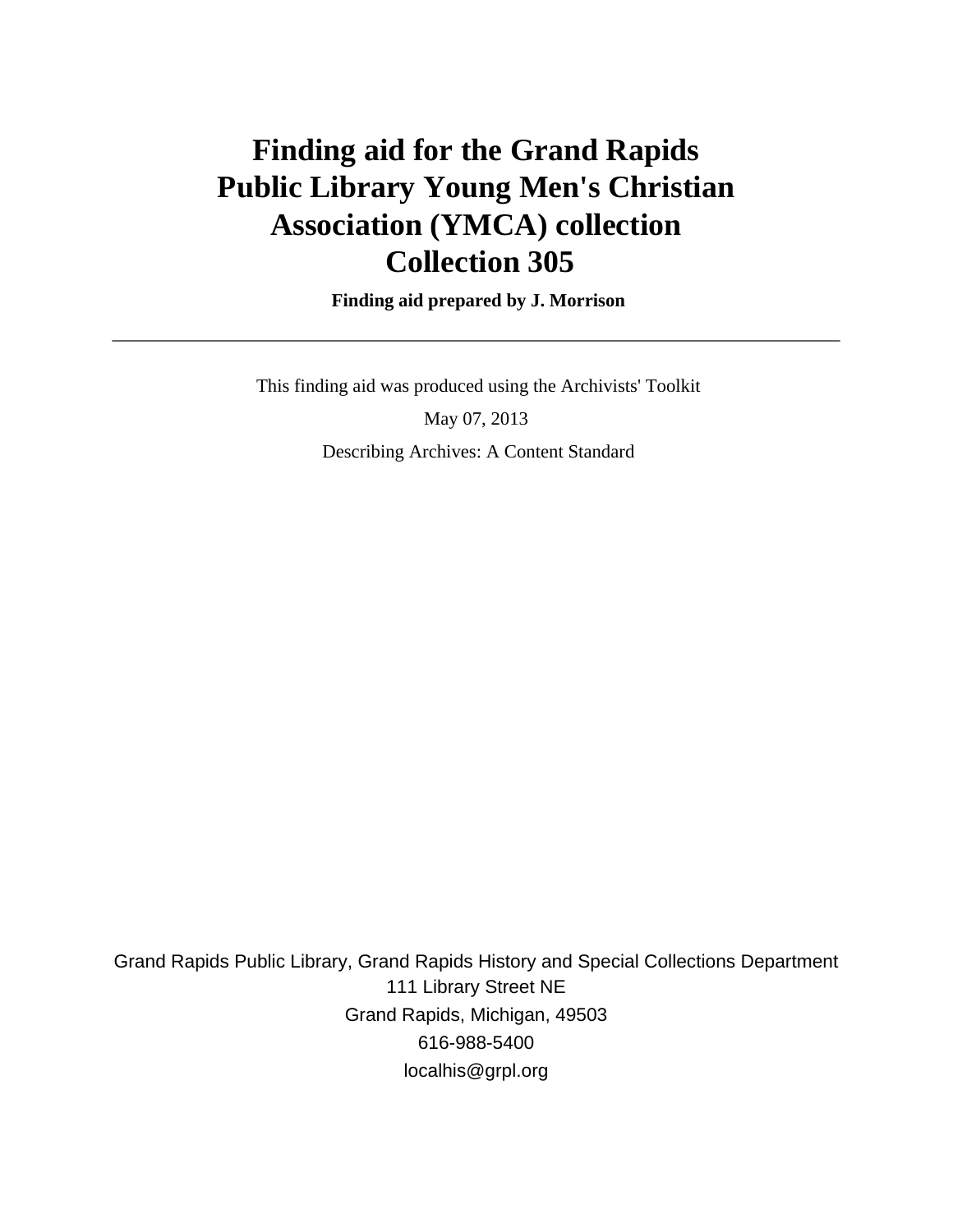# **Table of Contents**

l,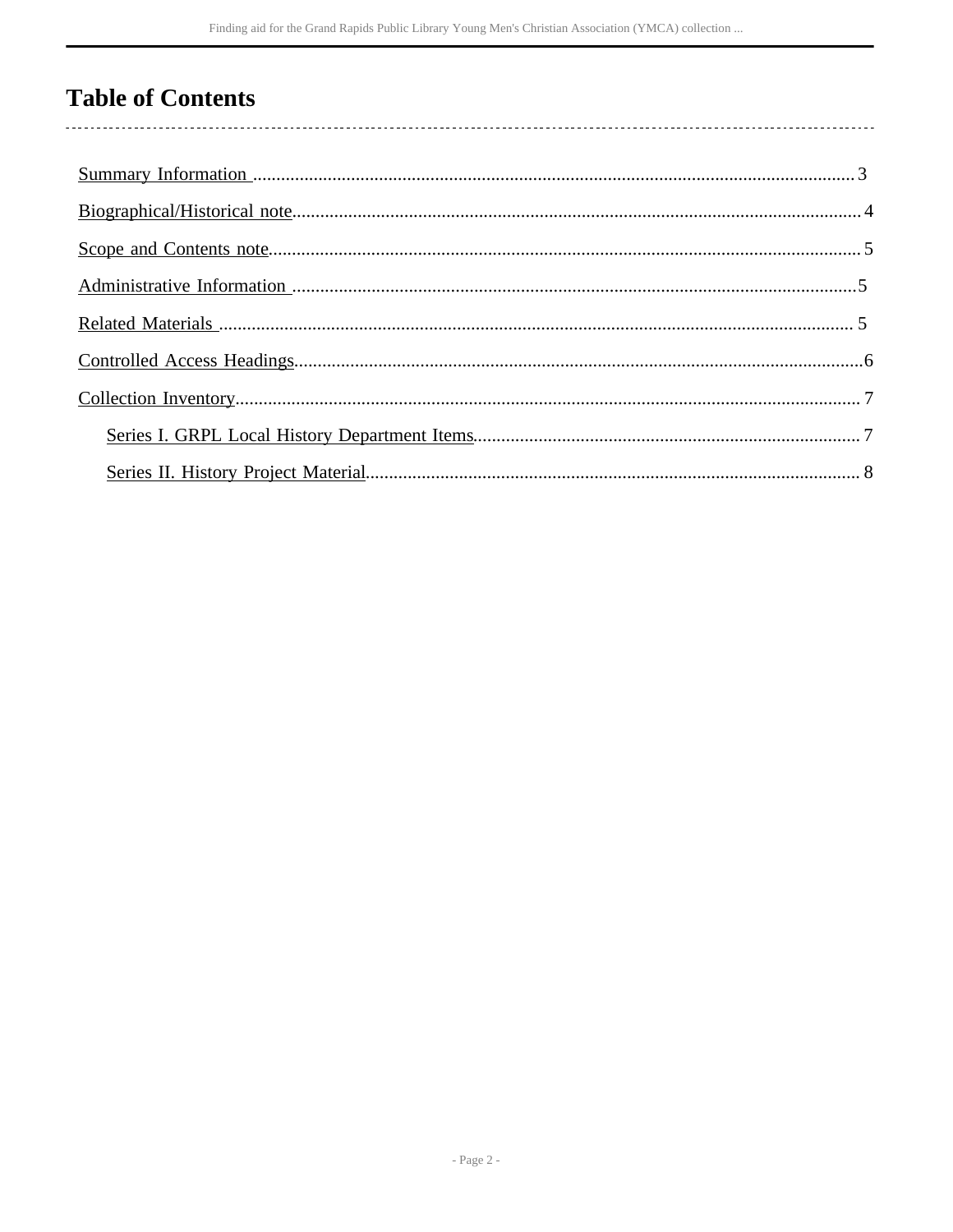# <span id="page-2-0"></span>**Summary Information**

| <b>Repository</b> | Grand Rapids Public Library, Grand Rapids History and Special<br><b>Collections Department</b>                                                                                                                                                                                                                                                                                                                                                                                                                                                                                                                                                                                                                                                                                      |
|-------------------|-------------------------------------------------------------------------------------------------------------------------------------------------------------------------------------------------------------------------------------------------------------------------------------------------------------------------------------------------------------------------------------------------------------------------------------------------------------------------------------------------------------------------------------------------------------------------------------------------------------------------------------------------------------------------------------------------------------------------------------------------------------------------------------|
| <b>Title</b>      | Grand Rapids Public Library Young Men's Christian Association<br>(YMCA) collection                                                                                                                                                                                                                                                                                                                                                                                                                                                                                                                                                                                                                                                                                                  |
| Date [inclusive]  | 1865-2001                                                                                                                                                                                                                                                                                                                                                                                                                                                                                                                                                                                                                                                                                                                                                                           |
| <b>Extent</b>     | 1.3 Linear feet Three boxes                                                                                                                                                                                                                                                                                                                                                                                                                                                                                                                                                                                                                                                                                                                                                         |
| Language          | English                                                                                                                                                                                                                                                                                                                                                                                                                                                                                                                                                                                                                                                                                                                                                                             |
| <b>Abstract</b>   | This collection documents the history of the Grand Rapids, Michigan<br>Young Men's Christian Association (YMCA), founded in June 1866 and<br>continuing today. Included are materials previously filed in a variety of<br>formats in the Local History Department and brought together here. The<br>collection also contains a 2001 manuscript on the history of the Grand<br>Rapids YMCA, as well as research material used in writing the history.<br>This research material, which makes up approximately two thirds of this<br>collection, consists of photocopies of material found among the Grand<br>Rapids YMCA's own document collection as well as in the Local History<br>Department. The original material and the material copied range in dates<br>from 1865 to 2001. |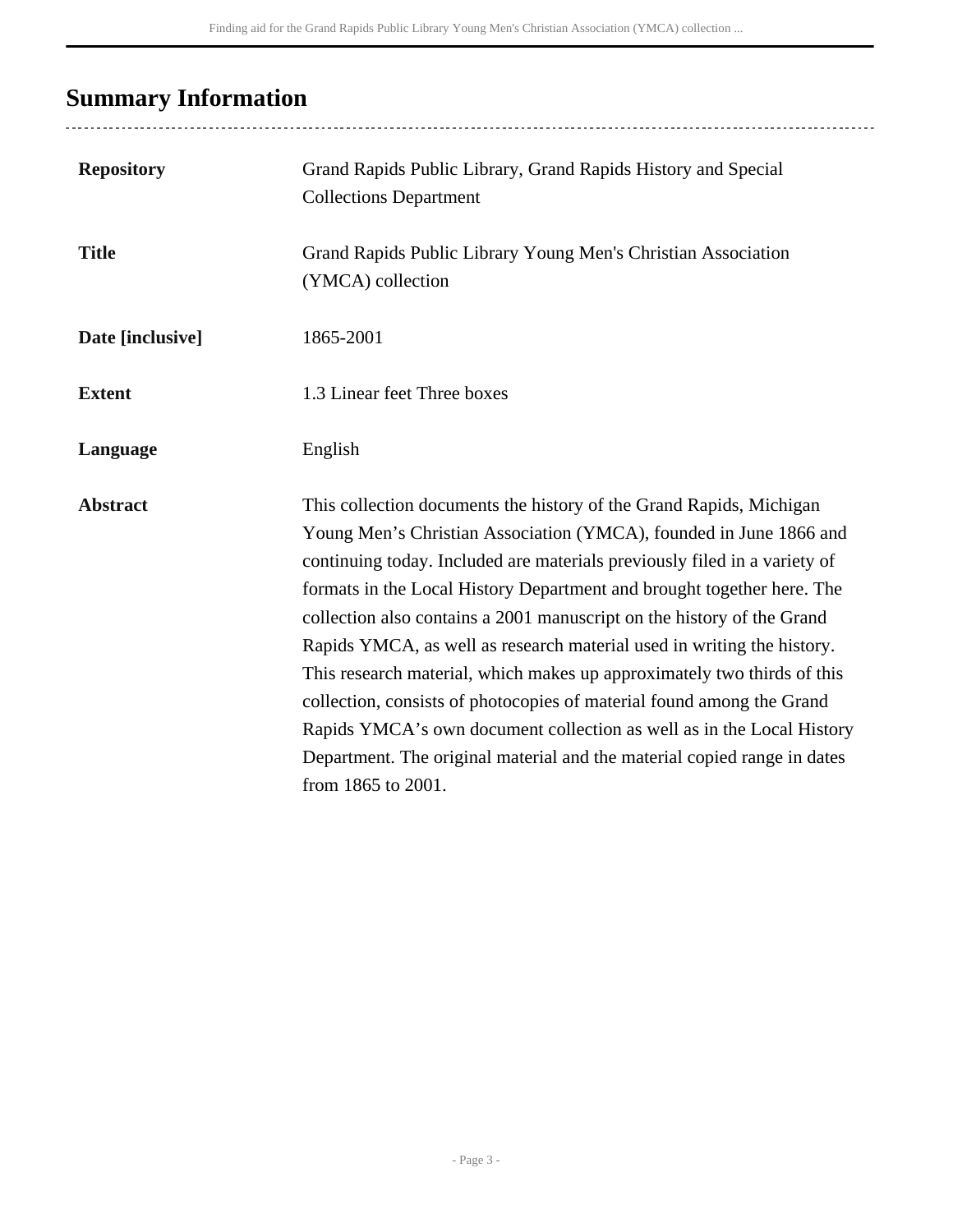# <span id="page-3-0"></span>**Biographical/Historical note**

The very first Young Men's Christian Association ever was formed in London, England, in June 1844. The first American YMCA opened in Boston in 1851. Twenty-two years to the month after the London Y, the Grand Rapids YMCA was organized by a group of men led by Moreau S. Crosby. Crosby, the son of Insurance Agents J.S. Crosby & Son, had lent his office for the formulating meeting and was named the organization's first president.

Reflecting the mission of the national organization, the Grand Rapids Y was initially mainly concerned with Protestant evangelism as a means of protecting and benefiting young, single, idle men in the city. Operating out of a series of different rented spaces, the group conducted prayer meetings, public sermons, Bible studies and social events. They maintained a reading room and an employment bureau.

Eventually the mission would broaden, also in tune with the national organization, to include educational programs, war relief, programs for the working man, and camping trips for boys. The Grand Rapids Y hosted classes on a variety of subjects ranging from the cultural to the vocational. While, unlike the national organization, it just missed the Civil War; the local Y would go on to become heavily involved in World War I and II relief efforts. The Y took a special interest in working men, establishing a branch for railroad men and taking a wide spectrum of programs into the factories. The Y has sponsored boys camping retreats since the late 1890s. Camp Mannitou-Lin, the first in a series of Y owned campgrounds, opened after a piece of property on Barlow Lake in Barry county was donated to the Grand Rapids YMCA in 1912.

Physical activity was introduced into the Young Men's Christian Association later in its history. Gymnastics and then body building were new trends welcomed by the Y. In the mid 1870s, while the Grand Rapids Y was still in rented rooms, it began making space for a gymnasium. In the 1890s, both basketball and volleyball were invented and spread quickly at the YMCAs.

In 1886, The Grand Rapids YMCA was able to occupy an entire building for the first time upon leasing one on the corner of Ottawa and Pearl from Julius Berkey. The organization realized a long held dream of building and owning its own structure when what is today known as the Federal Square building was dedicated on March 28, 1893. The association eventually outgrew this building and a new home was dedicated April 11, 1915.

From the 1960s to the present, there has been an emphasis on family activities at the YMCA. When the Grand Rapids YMCA first opened, it encouraged women to join and charged them half the price of men for a membership. Women's suffrage meetings were held at the YM in the 1870s and women were swimming at the YM regularly in the late teens and early twenties. Generally, however the YMCA's programs have been restricted to men until the 1960s. From the 1960s to the present, the YMCA has grown into an organization with equal access to men, women and children. Today the YMCA has a very active child care program.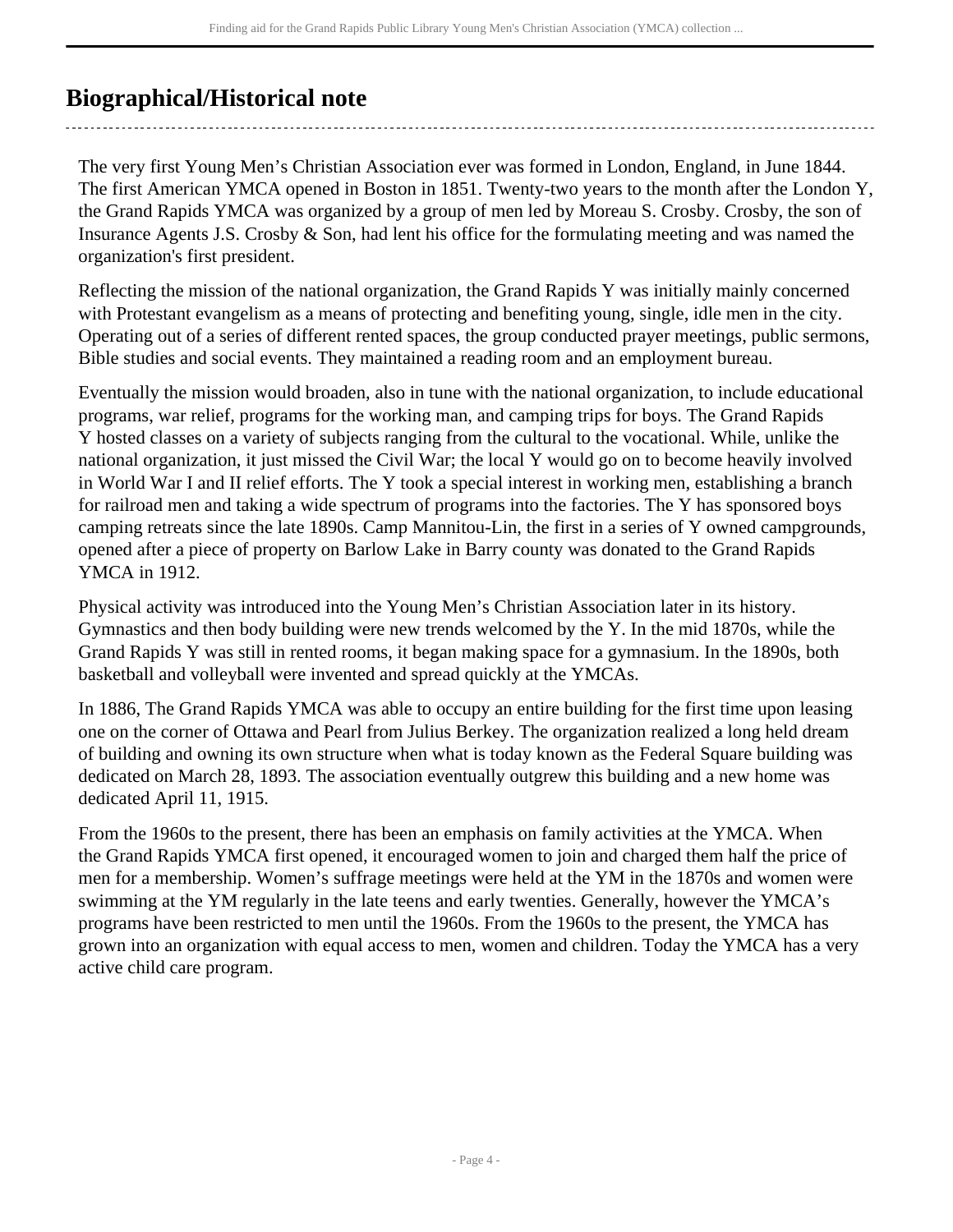## <span id="page-4-0"></span>**Scope and Contents note**

The Grand Rapids Public Library's Young Men's Christian Association collection consists of two main groups of material. One group contains items that were collected from a variety of Local History Department resources and gathered together here. The other group consists of items that were generated during the writing of the 2001 history of the Grand Rapids YMCA. This history was written by Gordon Olson and Jennifer Morrison, who donated a copy of their completed manuscript as well as materials Morrison copied during research. The items found in our collection are original. Those generated by the history project are primarily photocopies of original items either elsewhere in the Local History Department's collection or in the YMCA's own document collection.

The two buildings the YMCA has constructed for itself are very thoroughly documented in text (brochures and newspaper articles) and in images (brochures and photographs) in this collection. People, events and programs are also well documented, though less comprehensively. A series of Local History Department photos from 54-48-14, copied here, are an especially good representation of a broad range of Grand Rapids Y programs in the late teens and early twenties. Brochures and YMCA newsletters give the best view of life at the Y through its history.

The Olson/Morrison 2001 manuscript is the best easy reference for an overview of the Grand Rapids YMCA's history.

### <span id="page-4-1"></span>**Administrative Information**

#### **Publication Information**

Grand Rapids Public Library, Grand Rapids History and Special Collections Department

#### **Immediate Source of Acquisition note**

Various, including 00.[5762].1.

### <span id="page-4-2"></span>**Related Materials**

#### **Additional References**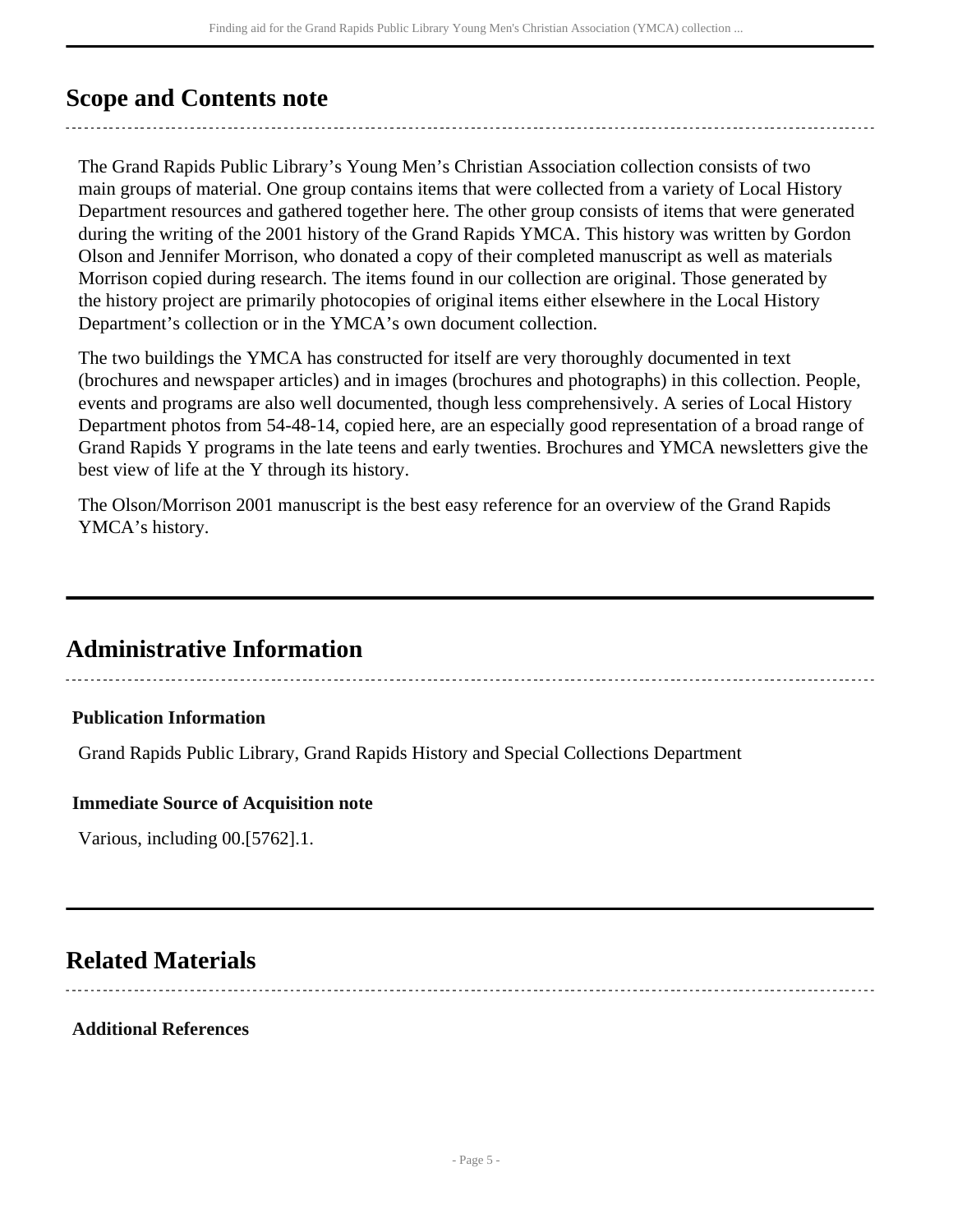Finding aid for the Grand Rapids Public Library Young Men's Christian Association (YMCA) collection ...

The Grand Rapids Public Library Local History Department's YMCA Vertical File

The archival files at the Grand Rapids YMCA itself were a source for many of the reproductions in the GRPL YMCA Collection, including photographs, brochures, newsletters, scrapbooks and other items.

## <span id="page-5-0"></span>**Controlled Access Headings**

 $\sim$ 

### **Corporate Name(s)**

• YMCA of Greater Grand Rapids.

### **Genre(s)**

• records (documents)

### **Geographic Name(s)**

• Grand Rapids (Mich.) -- History

### **Subject(s)**

• Charities -- Michigan -- Grand Rapids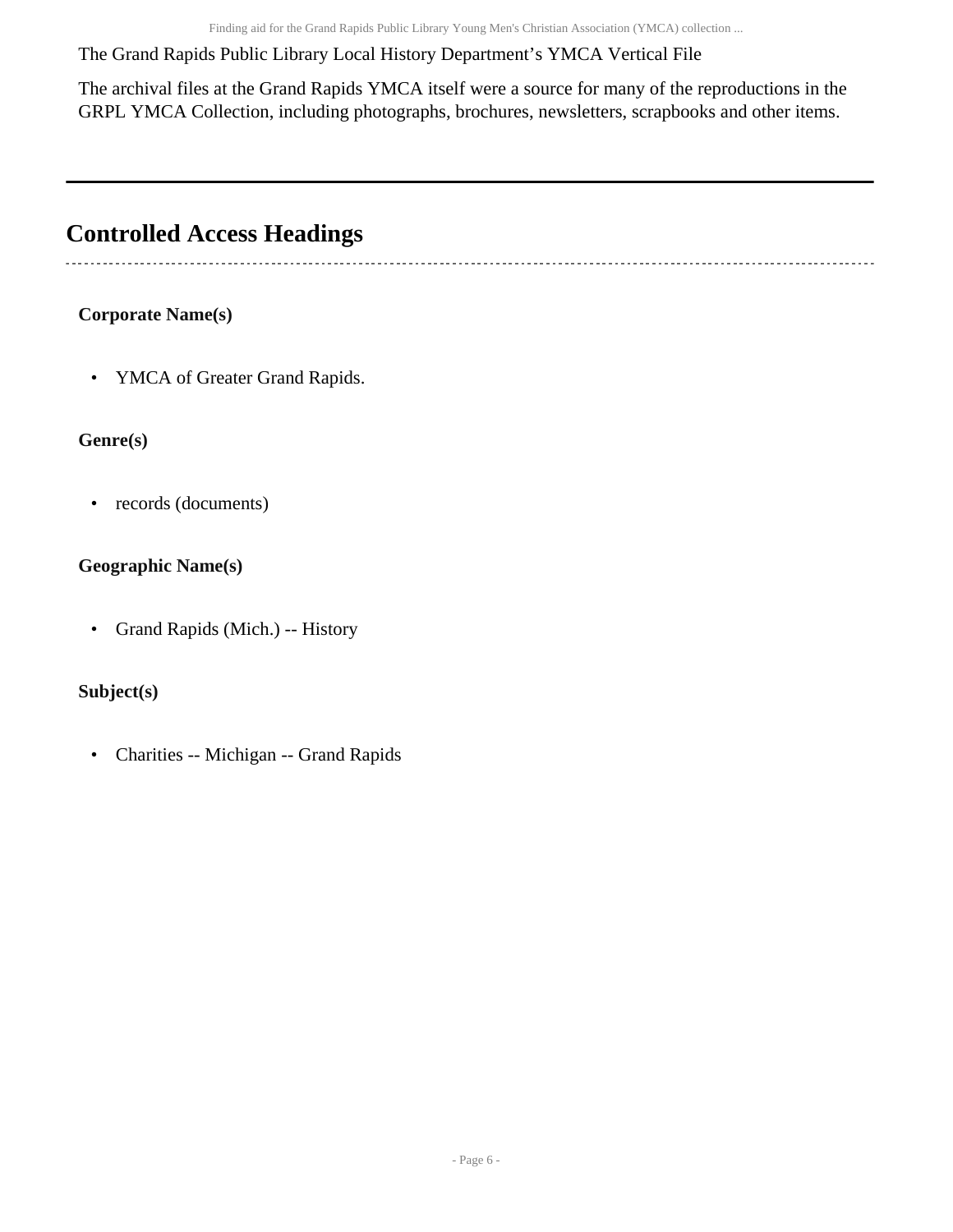**Series I. GRPL Local History Department Items**

## <span id="page-6-0"></span>**Collection Inventory**

<span id="page-6-1"></span>**Series I. GRPL Local History Department Items 1891-1990, n.d.** 

#### **Scope and Contents note**

Included in this series are documents taken out of the YMCA vertical file, booklets that were previously catalogued and on the reading room shelf and one scrapbook found in the scrapbook collection. The folders in this series are arranged alphabetically. Material within the folders is arranged chronologically.

|                                                               | <b>Box</b>   | Folder         |
|---------------------------------------------------------------|--------------|----------------|
| Annual and special reports 1944 - 1979                        | $\mathbf{1}$ | $\mathbf{1}$   |
| Brochures, informational and promotional ca. 1913-1990        | $\mathbf{1}$ | $\overline{2}$ |
| Centennial Capital Fund Campaign material 1966-1967           | $\mathbf{1}$ | 3              |
| Dedication programs 3/28/1893 and 6/22/1949                   | $\mathbf{1}$ | $\overline{4}$ |
| Entertainment Courses 1900/1901 and 1907/1908                 | $\mathbf{1}$ | 5              |
| Envelope dated 10/24/1916                                     | $\mathbf{1}$ | 6              |
| Minutes 7/23/1958 and 1/25/1967                               | $\mathbf{1}$ | 7              |
| Newsletters, 'Pleasure and Progress' March 1892 and Jan. 1893 | 1            | 8              |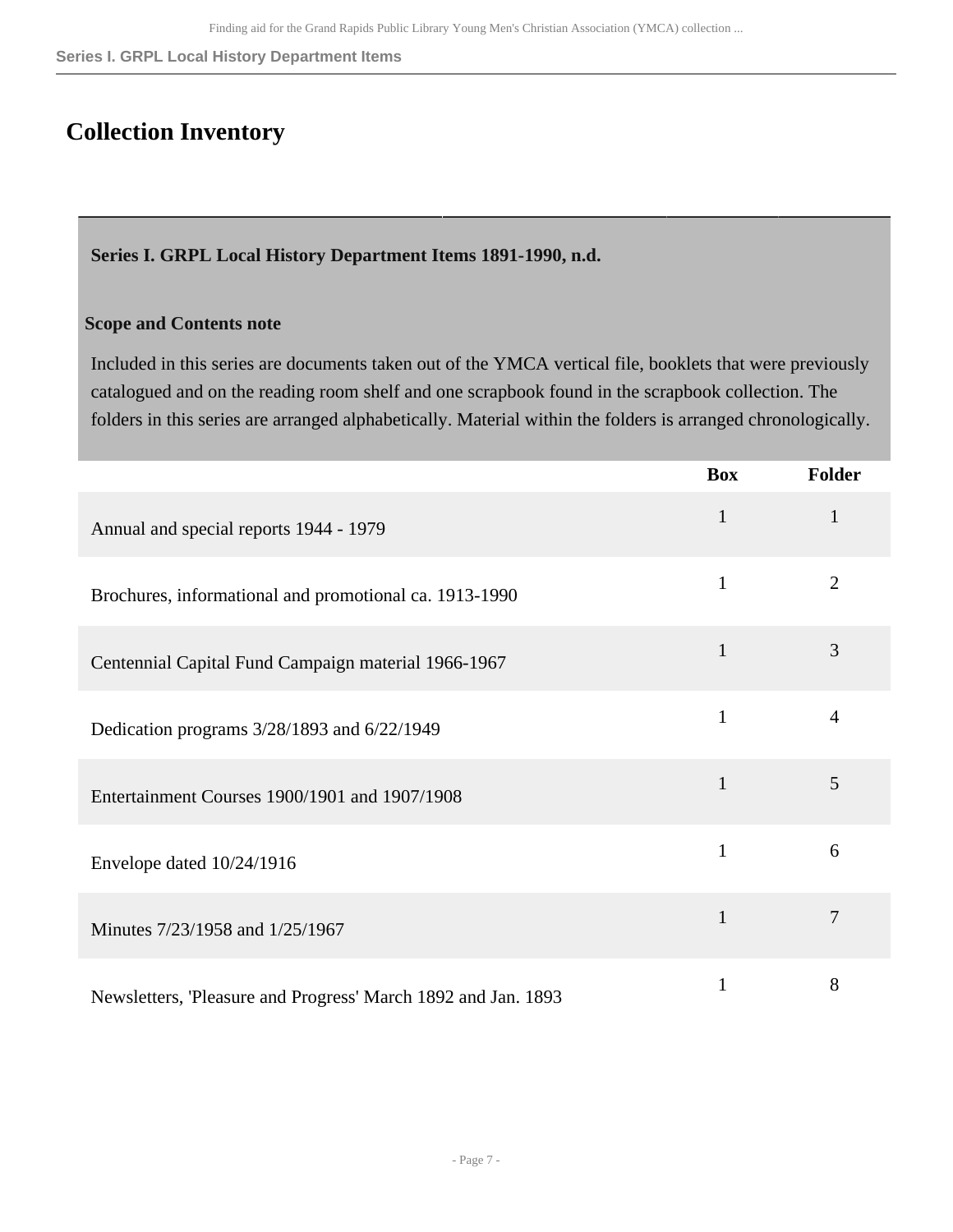### **Series II. History Project Material**

| Newsletters July 1980 - Sept. 1983                                                                          |              | 9  |
|-------------------------------------------------------------------------------------------------------------|--------------|----|
| Press releases Ca. Aug. 1966 - 3/16/1967                                                                    | 1            | 10 |
| Scrapbook (Includes the brochures, 'Minting Manhood' and 'Fifty Years of<br>Progress') 10/2/1891 - 9/4/1930 | $\mathbf{1}$ | 11 |
| Songbook, 'Community Songs', n.d.                                                                           | $\mathbf{1}$ | 12 |
| Tickets to presentation 'A Good Soldier' by Dr. Robert E.L. Jarvis, n.d.                                    |              | 13 |

### Photo Albums

<span id="page-7-0"></span>

|                                                                                                                                                                | <b>Box</b> | <b>Folder</b> |
|----------------------------------------------------------------------------------------------------------------------------------------------------------------|------------|---------------|
| From Wise Men's Club of the YMCA, GR. : in recollection of a very<br>pleasant afternoon, July 13, 1900 00.[5762].1 Note: Received date stamp<br>of March 1944. | 3          | 12            |
| Y.W.C.A. 'Said and Done' Newsletters, ca. 1920's? 00[1895].1                                                                                                   | 3          | 13            |
| Y.W.C.A Waubansie Cottage Flyer 00[1895].1                                                                                                                     | 3          | 14            |
| Y.W.C.A 'Is their Future Worth \$250,000' 00[1895].1                                                                                                           | 3          | 15            |
| Series II. History Project Material 1865-2001, n.d.                                                                                                            |            |               |
| <b>Scope and Contents note</b>                                                                                                                                 |            |               |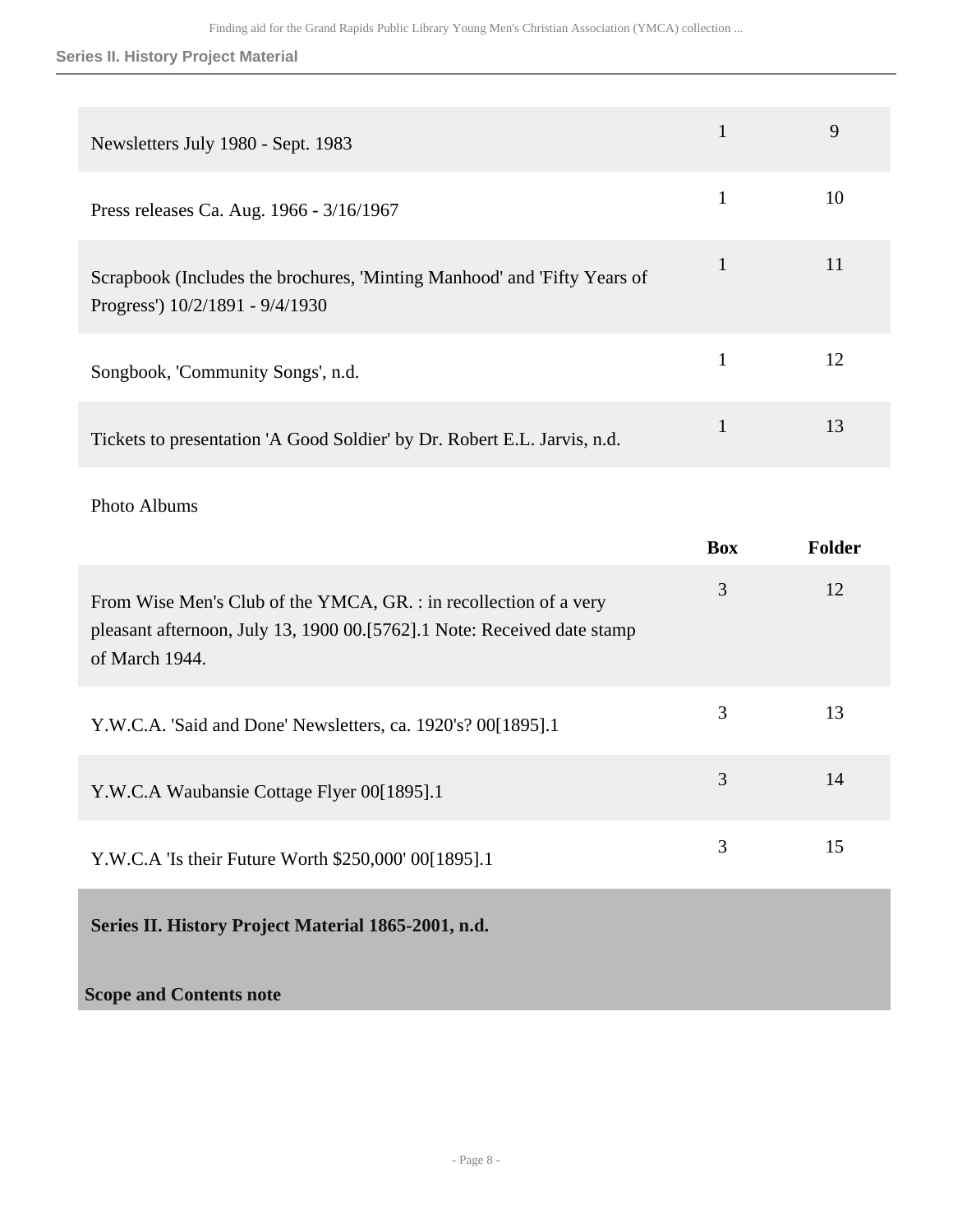#### **Series II. History Project Material**

This is all material whose original purpose was to use as information in writing the 2001 history. The final manuscript is also included here. A good portion of the YMCA's photographs and brochures were copied and are included here. The YMCA has quite a full run of newsletters. Only relevant sections of less than half of these were copied and can be found here. The biographical files contain information copied from the P & B files and elsewhere in the Local History Department. Carl Bajema has added to the newspaper articles in large part and continues to do so. This is the reason for the disproportionate amount of articles from the 1880s and 1890s, a period of special interest to Prof. Bajema. Some of the general historical information in this series was found on the website, www.ymca.net. The very recent promotional material came from the YMCA. Everything in these folders is arranged by date, except for the biographical files that are arranged alphabetically, and the local history department photographs that are arranged by collection number.

|                                                                                                                                     | <b>Box</b>     | Folder         |
|-------------------------------------------------------------------------------------------------------------------------------------|----------------|----------------|
| Olson, Gordon and Jennifer Morrison, 'Body, Mind and Spirit: A History<br>of the Grand Rapids YMCA', Grand Rapids: unpublished 2001 | 1              | 14             |
| Photocopies of YMCA owned photographs 1894-1929                                                                                     | $\mathbf{1}$   | 15             |
| Copies of YMCA owned brochures ca. 1893-1944                                                                                        | $\mathbf{1}$   | 16             |
| Copies of YMCA owned newsletters 11/9/1878-Jan. 1955                                                                                | $\mathbf{1}$   | 17             |
| Copies of misc. YMCA owned material 11/8/1948, n.d.                                                                                 | $\mathbf{1}$   | 18             |
| Biographical files 10/1/1883-2000, n.d.                                                                                             | $\overline{2}$ | $\mathbf{1}$   |
| Photocopies of Local history department photographs 1904-10/2/1942,<br>n.d.                                                         | $\overline{2}$ | $\overline{2}$ |
| Copies of city directory entries 1865/1866-1925                                                                                     | $\overline{2}$ | 3              |